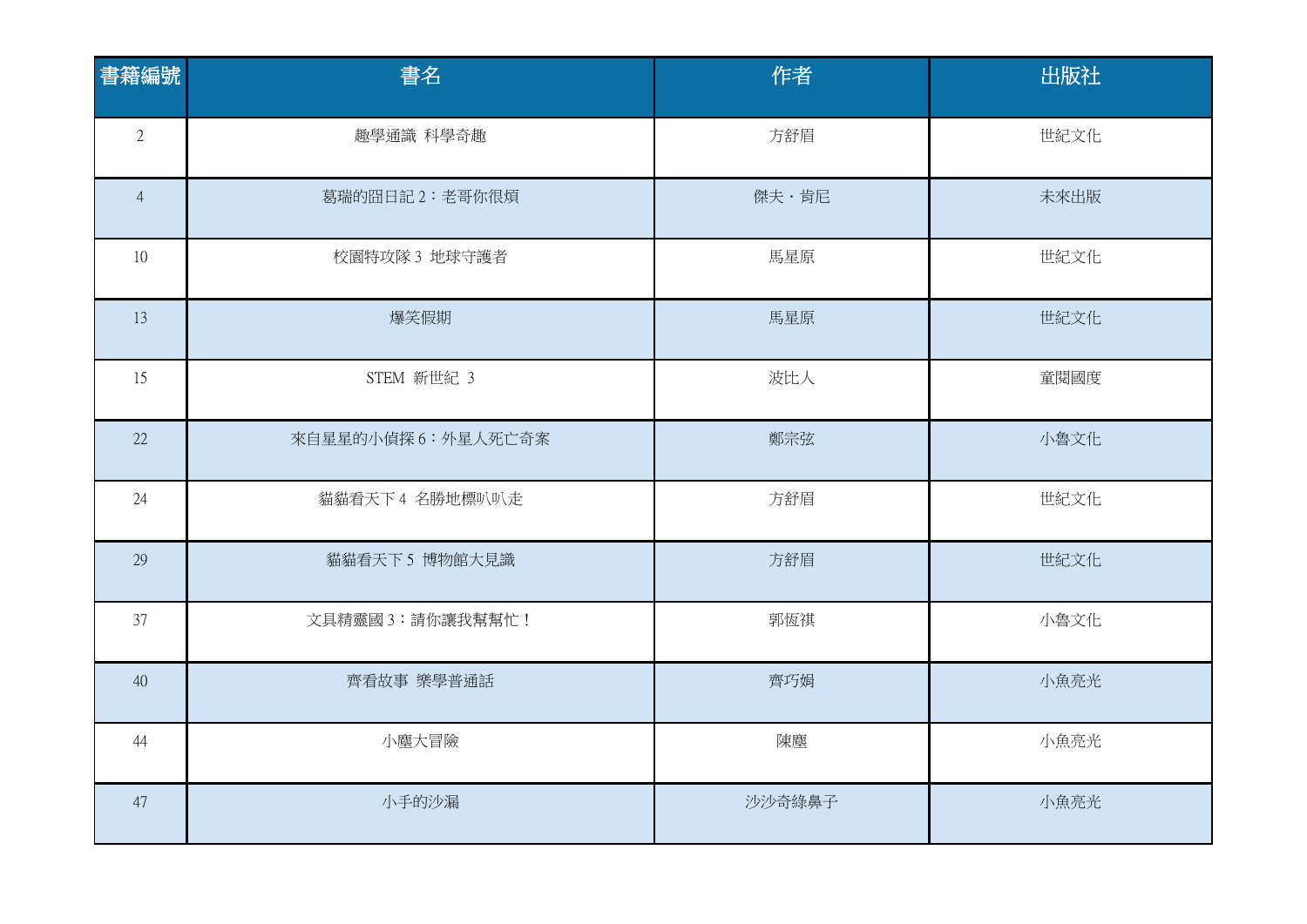| 書籍編號 | 書名                  | 作者       | 出版社     |
|------|---------------------|----------|---------|
| 48   | 圓角方運動會              | 沙沙奇綠鼻子   | 小魚亮光    |
| 49   | 讀童話學動腦:教你跳出思考小陷阱 1  | 小皇冠編輯部   | 小皇冠童書館  |
| 52   | 童話故事創意王––親子悅讀自主學習篇  | 青桐社編輯團隊  | 青桐社     |
| 56   | 晶晶中華遊               | 陸趙鈞鴻博士   | 晶晶教育出版社 |
| 57   | 文具精靈國 2: 誰叫我是萬人迷!   | 郭恆祺      | 小魯文化    |
| 59   | 魔法公主學院 8 神話世界大戰     | 一樹       | 小麥文化    |
| 66   | 兒童的科學 168 從恐龍看侏羅紀生態 | 兒童的科學編輯部 | 匯識教育    |
| 70   | 兒童的學習 37 救命英雄消防員    | 兒童的學習編輯部 | 匯識教育    |
| 74   | 爸爸媽媽不在家             | 孫幼軍      | 木棉樹     |
| 80   | 兒童的科學 164 電徑大挑戰     | 兒童的科學編輯部 | 匯識教育    |
| 81   | 妖怪吃掉我的家             | 陳凌軒      | 樂施會     |
| 83   | 兒童的科學 163 電子學理財     | 兒童的科學編輯部 | 匯識教育    |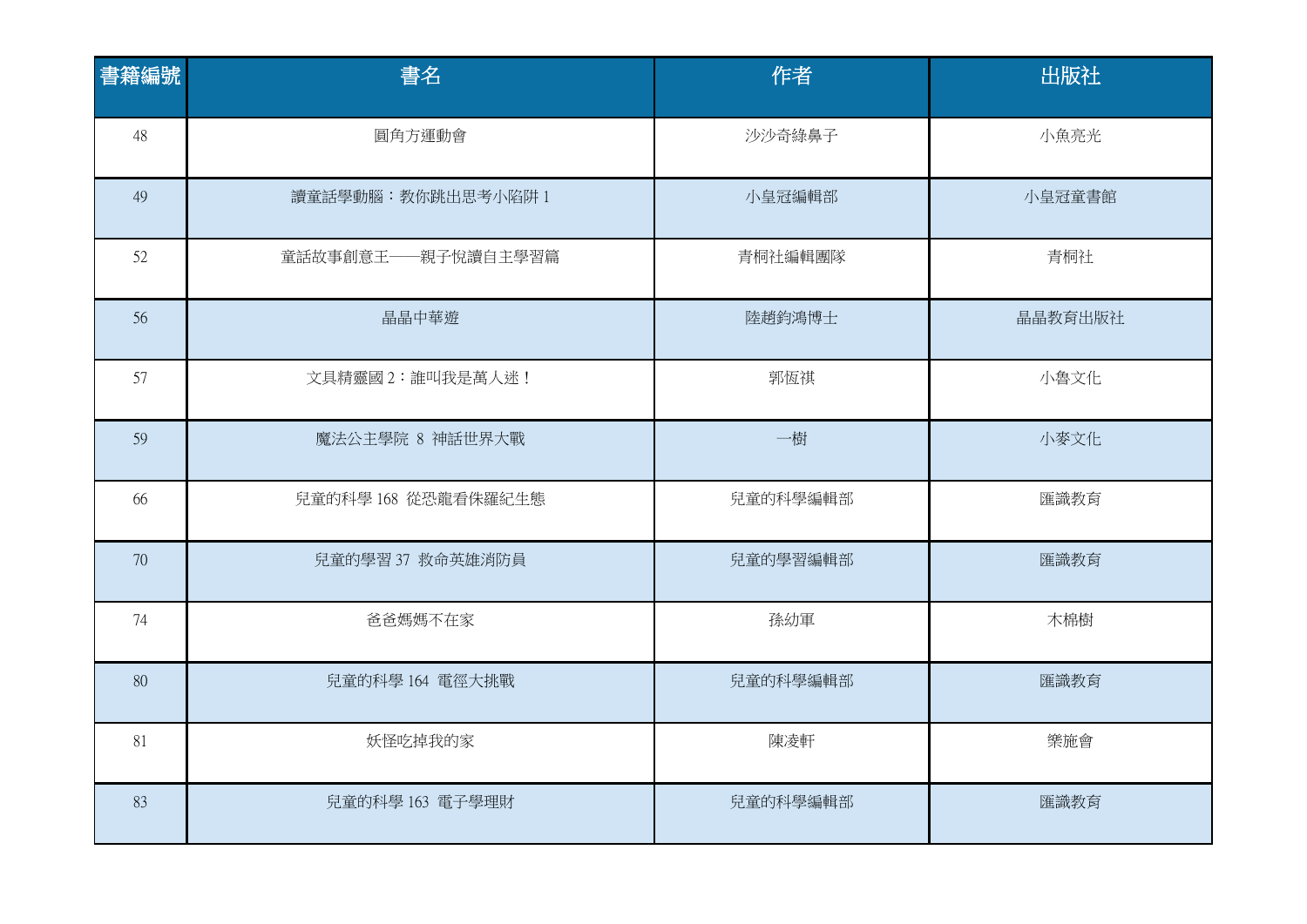| 書籍編號 | 書名                      | 作者       | 出版社     |
|------|-------------------------|----------|---------|
| 85   | 兒童的學習 32 福爾摩斯的偵探學       | 兒童的學習編輯部 | 匯識教育    |
| 87   | 風吹過, 粟米田                | 楊瑾       | 樂施會     |
| 89   | 晶晶遇上聖誕老人                | 陸趙鈞鴻博士   | 晶晶教育出版社 |
| 94   | 紅蘋果——樹影幢幢夏令營            | 馬迪奧      | 芥子園出版社  |
| 101  | 復活節                     | 陸趙鈞鴻博士   | 晶晶教育出版社 |
| 107  | 新雅·名人館--勤奮的天才科學家·牛頓     | 馬翠蘿      | 新雅文化    |
| 111  | 阿凡提笑笑笑故事 (九)            | 黃雅文      | 木棉樹     |
| 115  | 新雅・名人館ーー傳奇畫家・畢加索        | 吉文軍      | 新雅文化    |
| 120  | 新雅·名人館--愛心天使·德蘭修女       | 饒遠       | 新雅文化    |
| 134  | 妖怪總動員(1)                | 余遠鍠      | 木棉樹     |
| 136  | 熊貓記者調查:香港歷史上的四大病魔怪      | 麥明心      | 小皇冠童書館  |
| 139  | 寫給兒童的世界歷史 14 新帝國主義·世界大戰 | 陳衛平      | 天衛文化    |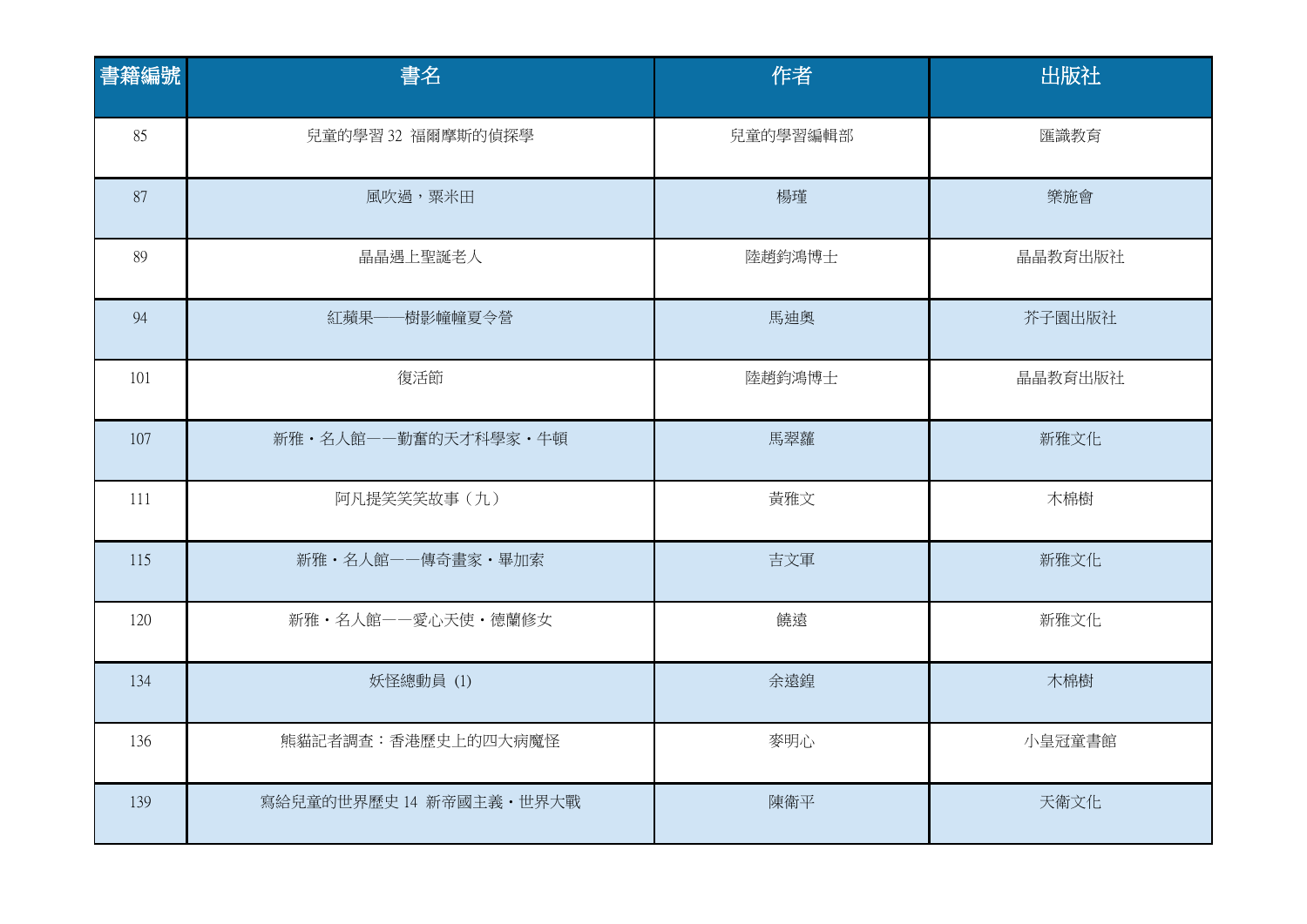| 書籍編號 | 書名                  | 作者      | 出版社       |
|------|---------------------|---------|-----------|
| 156  | 傻貓神探6 雪人部落(重排版)     | 方舒眉     | 世紀文化      |
| 161  | 笨蛋天才                | 黃漢龍     | 小魯文化      |
| 169  | 正字達人 2.0            | 盧上人     | 紅出版       |
| 171  | 非一般同學               | 周淑屏     | 突破出版社     |
| 174  | 毛茸茸偵探2:反斗狗 Oppa     | 唐希文     | 小魚亮光      |
| 178  | 歪歪小學的荒誕故事           | 路易斯·薩奇爾 | 小魯文化      |
| 182  | Q版特工 39 解密          | 梁科慶     | 突破出版社     |
| 184  | 外星人防禦計劃:地外文明探尋史話    | 汪詰      | 中和出版      |
| 187  | 阿濃陪你讀唐詩             | 阿濃      | 突破出版社     |
| 197  | 守護孩子的老師             | 黃潔雯     | 突破出版社     |
| 198  | 我是小 Maker · 動手做科學玩具 | 甘浩然     | 小皇冠童書館    |
| 200  | 數學家的眼光              | 張景中     | 商務印書館(香港) |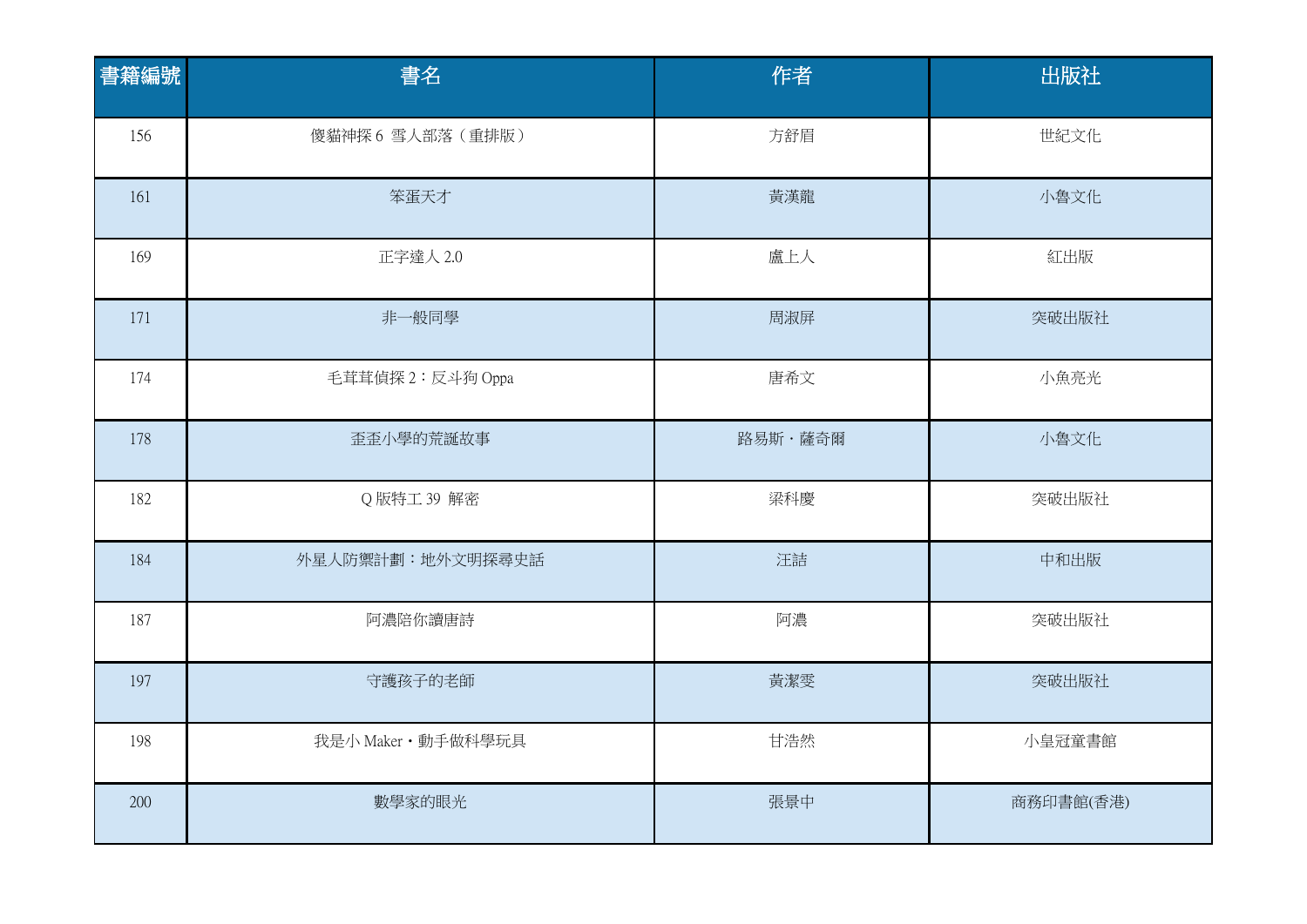| 書籍編號 | 書名                                                    | 作者                                     | 出版社                                   |
|------|-------------------------------------------------------|----------------------------------------|---------------------------------------|
| 210  | 魔電聯盟 4:攔截獵龍行動                                         | 理査・保羅・伊凡斯                              | 未來出版                                  |
| 214  | 實驗鼠的祕密基地                                              | 羅伯特·歐布萊恩                               | 小魯文化                                  |
| 222  | 少年讀西遊記1:齊天大聖孫悟空                                       | 張嘉驊                                    | 小天下                                   |
| 332  | The Christmas Story                                   | Winnie Wong                            | <b>Crystal Education Publications</b> |
| 345  | Polar Bears and Penguins: A Compare and Contrast Book | Katharine Hall                         | Arbordale Publishing, LLC             |
| 354  | DiscoveryBox: The Olympics in Ancient Greece          | Editorial Team of Bayard Magazines, UK | Bayard Presse Asia                    |
| 447  | 神豬減肥記                                                 | 鄭宗弦                                    | 小魯文化                                  |
| 489  | 從小讀經典 3:西遊記                                           | 吳承恩                                    | 中華書局                                  |
| 491  | 從小讀經典1:三國演義                                           | 羅貫中                                    | 中華書局                                  |
| 558  | 名著劇場 4 木偶奇遇記                                          | 方舒眉                                    | 世紀文化                                  |
| 640  | 小飛俠 Peter Pan                                         | 方舒眉                                    | 世紀文化                                  |
| 667  | 俠盜羅賓漢                                                 | 方舒眉                                    | 世紀文化                                  |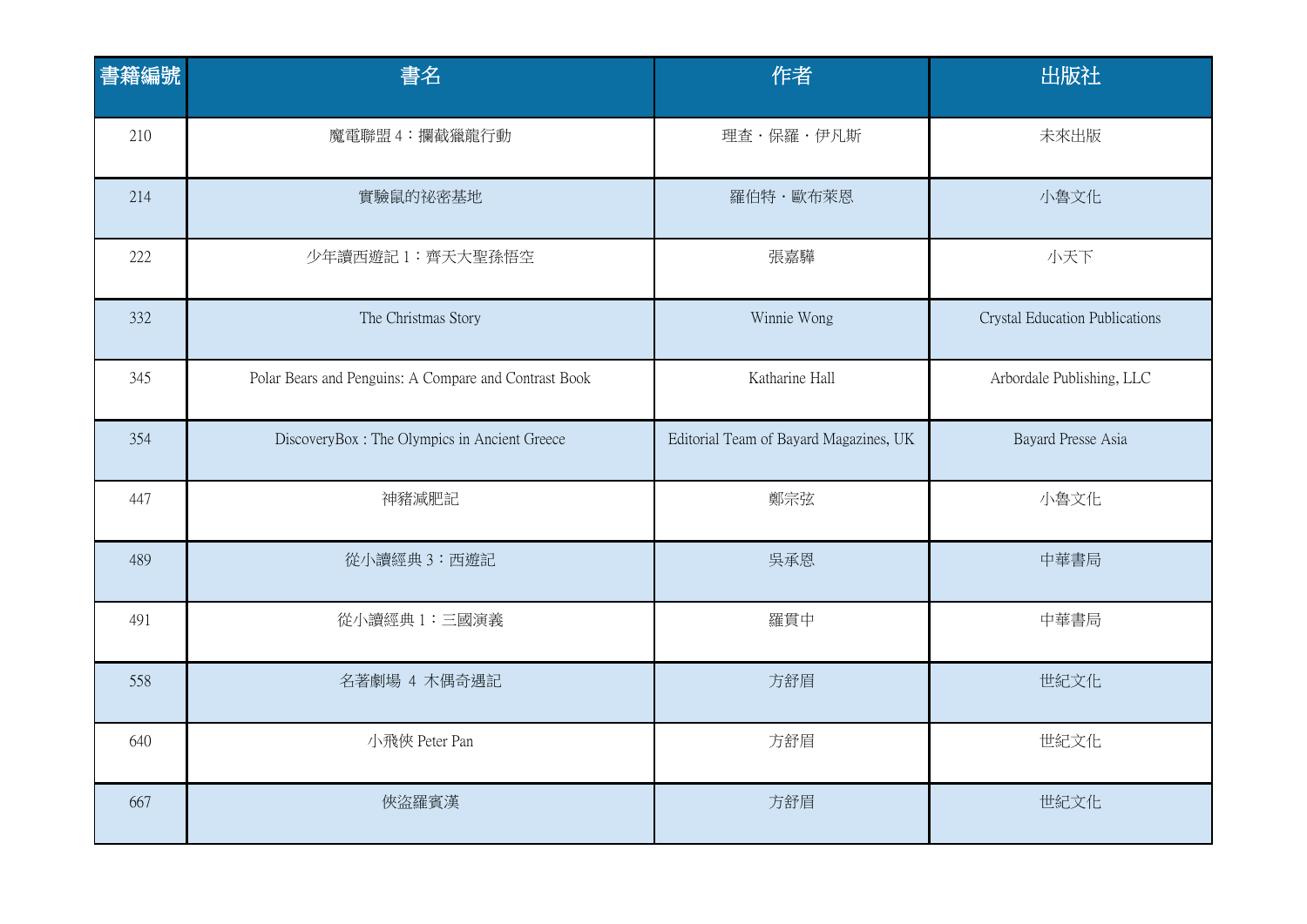| 書籍編號 | 書名                 | 作者       | 出版社            |
|------|--------------------|----------|----------------|
| 697  | 一年級鮮事多             | 王淑芬      | 親子天下           |
| 698  | 謎圖小學雞              | 阿塗       | 天行者            |
| 707  | 丁丁冬菇暈大浪!!          | 江記 (江康泉) | 天行者            |
| 788  | 年獸霹靂啪啦:現代版中國節日童話   | 周姚萍      | 小魯文化           |
| 808  | 字的形音義一英雄小野狼        | 林世仁      | 親子天下           |
| 811  | 童話莊子               | 哲也       | 小魯文化           |
| 828  | 寫給兒童的文明史 9 改變世界的書  | 天衛文化編輯部  | 天衛文化           |
| 832  | 寫給兒童的文明史 5 紙·書·印刷術 | 天衛文化編輯部  | 天衛文化           |
| 835  | 寫給兒童的文明史 2 無字王國    | 天衛文化編輯部  | 天衛文化           |
| 922  | 當好學生遇上好老師          | 阿濃       | 突破出版社          |
| 927  | 小學生古文經典·四年級        | 陸陳       | 陸陳漢語國際教育集團有限公司 |
| 929  | 小學生古文經典·五年級        | 陸陳       | 陸陳漢語國際教育集團有限公司 |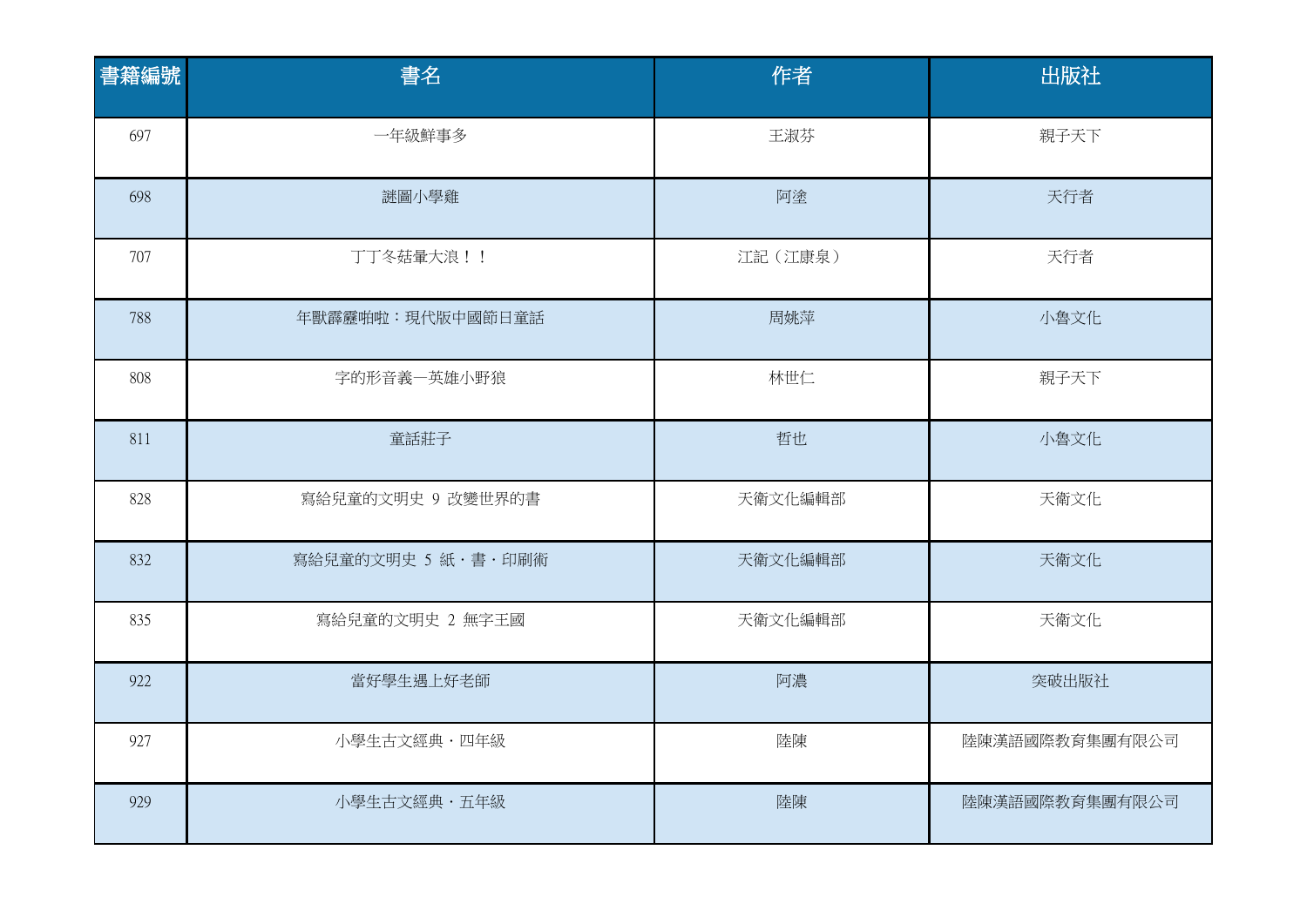| 書籍編號 | 書名                             | 作者             | 出版社                              |
|------|--------------------------------|----------------|----------------------------------|
| 932  | App Inventor 手機程式              | 創新科技教育         | 創新科技教育                           |
| 935  | 超科少年 SSJ 01一力學奇葩牛頓             | 《漫畫科普》編輯部      | 親子天下                             |
| 937  | 傻貓神探 11 恐龍謎蹤                   | 方舒眉            | 世紀文化                             |
| 943  | 聲動千載–<br>一中國人憑歌寄情的故事           | 阿濃             | 突破出版社                            |
| 1049 | 魔幻偵探所 1 火車上的幽靈                 | 關景峰            | 新雅文化                             |
| 1053 | 去中國人的幻想世界玩一趟                   | 阿濃             | 突破出版社                            |
| 1072 | 每天笑一笑                          | 區樂民            | 皇冠出版社                            |
| 1078 | 嘉薰醫生 血細胞麥高飛                    | 陳嘉薰            | 突破出版社                            |
| 1573 | 歴史大冒險・卷七・三國爭霸                  | 方舒眉            | 世紀文化                             |
| 1765 | 叛逆歲月1三個邊緣的少年                   | 君比             | 青桐社                              |
| 1833 | I TURNED MY MOM INTO A UNICORN | Brenda Li      | Delight Press                    |
| 1840 | Twinkle, Star, Twinkle!        | Chiara Dattola | Penerbitan ePublishing Sdn. Bhd. |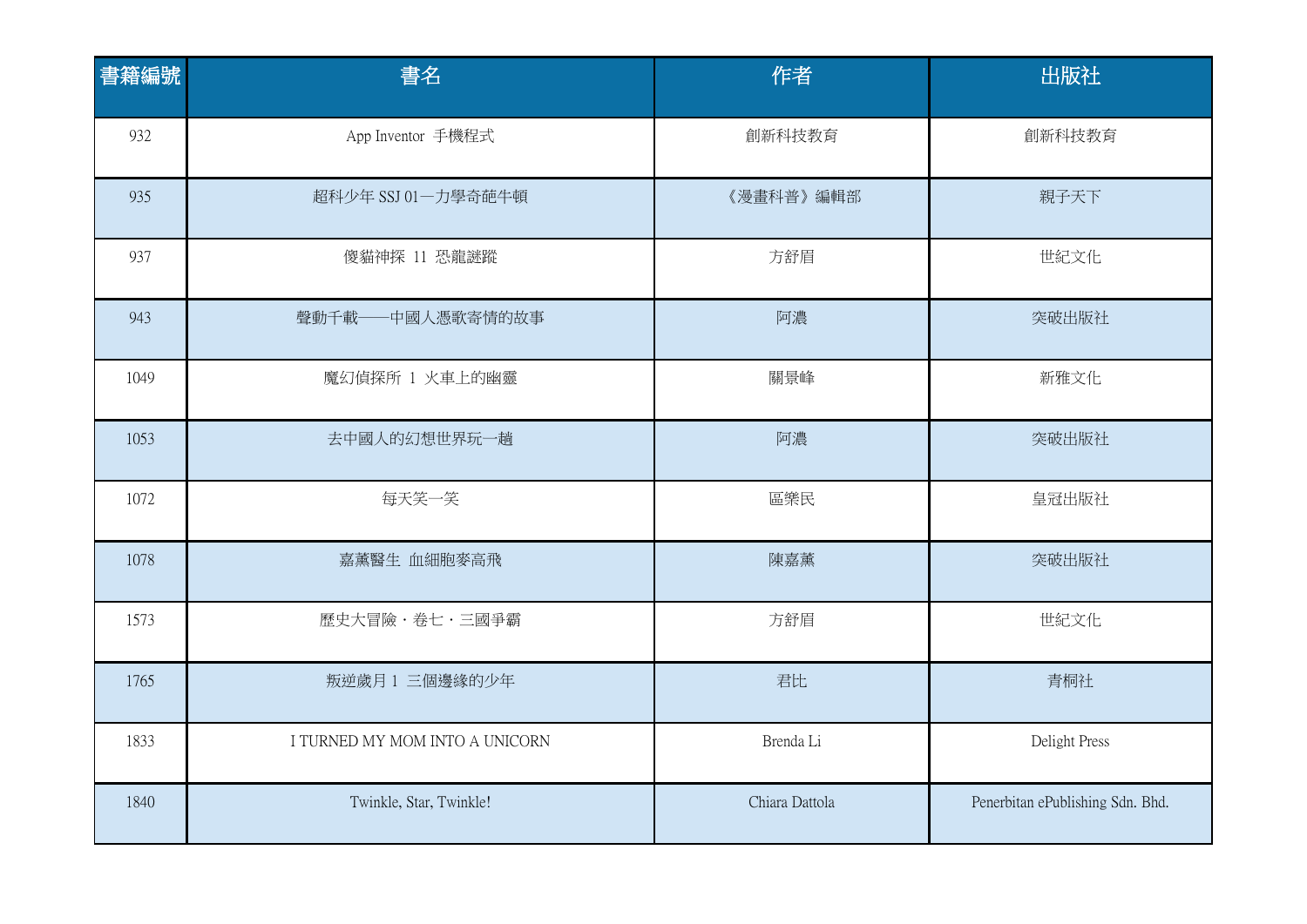| 書籍編號 | 書名                                                                    | 作者                                  | 出版社                                       |
|------|-----------------------------------------------------------------------|-------------------------------------|-------------------------------------------|
| 1855 | Carrot Poses for the Camera<br>'Click!'                               | Arleen                              | Penerbitan ePublishing Sdn. Bhd.          |
| 1869 | AdventureBox: Football holiday!                                       | Elsa DEVERNOIS                      | Bayard Presse Asia                        |
| 1871 | StoryBox: Kumkat and the Mysterious Forest                            | Florent BENARD                      | Bayard Presse Asia                        |
| 1883 | AdventureBox: Pirate treasure                                         | Sylvain ZORZIN                      | Bayard Presse Asia                        |
| 1884 | StoryBox: A bear called TED                                           | Valerie CROS                        | Bayard Presse Asia                        |
| 1890 | Rapunzel                                                              | The Brothers Grimm                  | Enrich Spot                               |
| 1892 | Aesop Fables                                                          | Aesop                               | Enrich Spot                               |
| 1966 | The Lion and the Mouse                                                | Christina Wilsdon                   | Zaner-Bloser                              |
| 2008 | A Voyage in Everyday Words: Festival                                  | Jeremy & Sara Walenn                | The Commercial Press (HK)                 |
| 2022 | The Shoemaker and the Elves                                           | Modern Educational Research Society | Modern Educational Research Society, Ltd. |
| 2038 | DiscoveryBox Special: Inventions That Changed the World               | Editorial Team of Bayard Magazines  | Bayard Presse Asia                        |
| 2054 | DiscoveryBox: The incredible story of Malala Nobel Peace Prize winner | Editorial Team of Bayard Magazines  | Bayard Presse Asia                        |